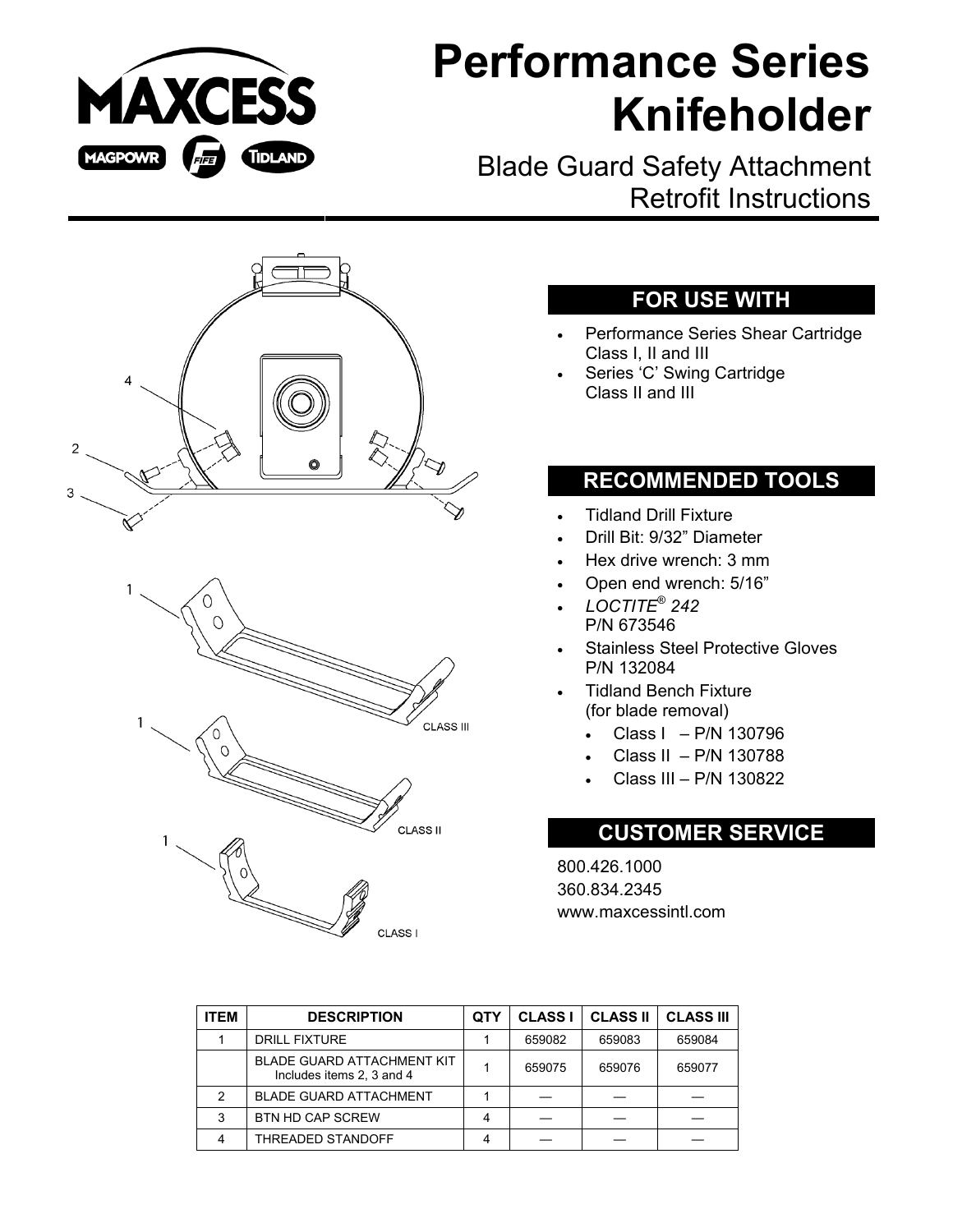# **IMPORTANT SAFETY INSTRUCTIONS**

When using this Tidland product, basic safety precautions should always be followed to reduce the risk of personal injury. Your company's safety instructions and procedures should always be followed. When using this product with any other equipment or machinery, all safety requirements stipulated by that equipment or machinery manufacturer must be followed. Compliance with local, state, and federal safety requirements is your responsibility. No part of these or the following instructions should be construed as conflicting with or nullifying the instructions from other sources. Be familiar with the hazards and safety requirements in your work environment and always work safely.

- 1. Read and understand all instructions before operation.
- 2. Never use this product for a purpose or in a machine for which it was not specifically designed.
- 3. Wear safety glasses or proper eye/hand protection.





**Knife blades are sharp. Can cause serious injury. Wear stainless steel protective gloves when handling knife blades.** 

# **REMOVE BLADE CARTRIDGE**

#### **Remove Blade Cartridge From Knifeholder**

- 1. Turn the setup knob to the RED (RETRACT) position.
- 2. Pull the lock/unlock lever up to unlock the blade cartridge.
- 3. Press and hold down the safety lock pin and slide the blade cartridge off the control body.



#### **Remove Knife Blade From Cartridge**

- 1. Press and hold the blade lock pin and rotate the blade hub until it stops.
- 2. Loosen the three blade clamp screws.
- 3. Rotate the blade clamp counterclockwise and slide it off the blade hub when the clearance holes are aligned with the blade clamp screw heads.
- 4. Remove the knife blade.

#### **Note:**

Mount the blade cartridge to a Tidland Bench Fixture for ease and safety of blade removal.



BLADE LOCK PIN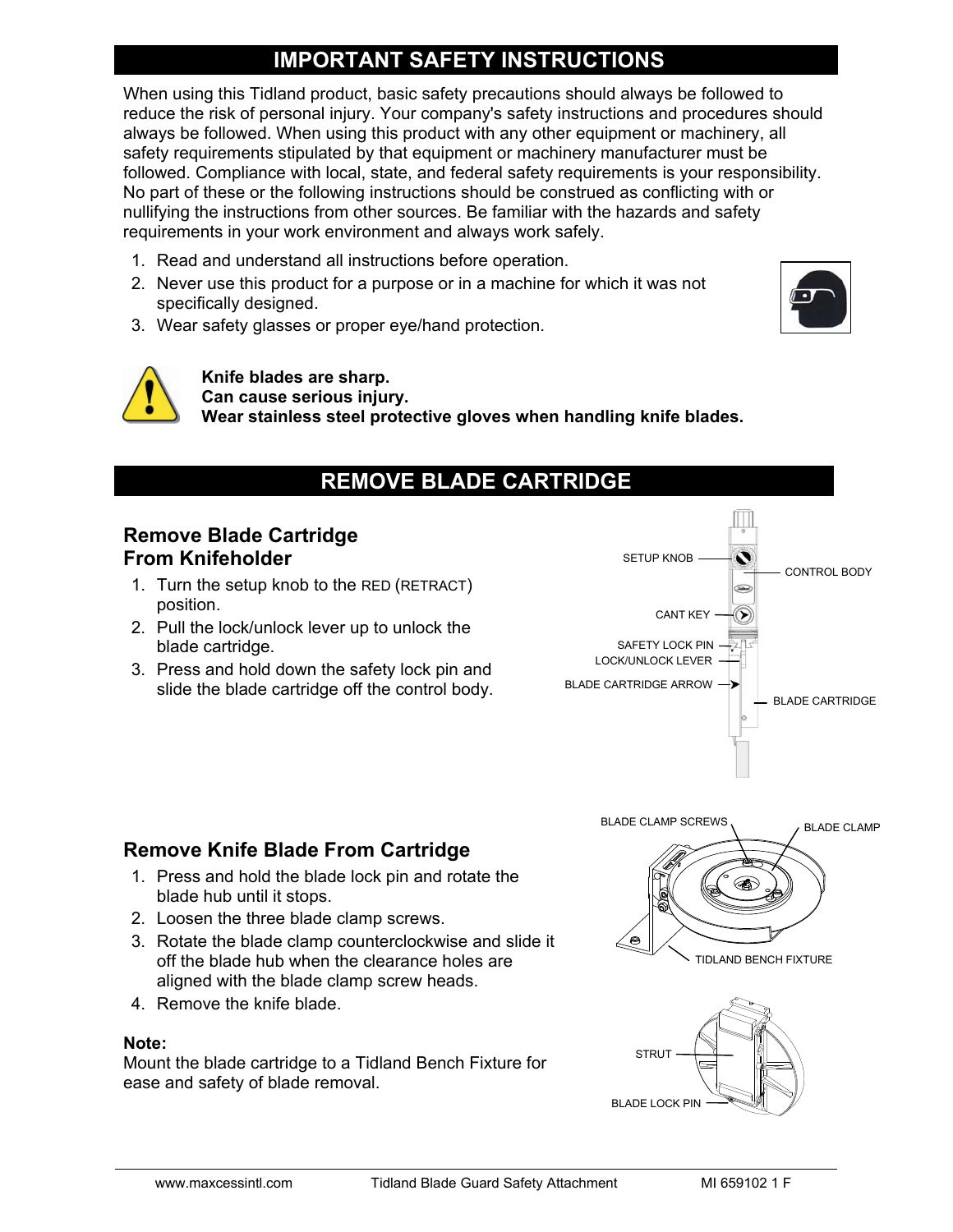# **INSTALLATION**

#### **Using the Drill Fixture**

- 1. Align drill fixture to blade guard.
- 2. Drill two 9/32" diameter holes on each side of blade guard.
- 3. Remove drill fixture.



# **Align the Blade Guard Attachment**

1. Place the Blade Guard Attachment on the cartridge. Note orientation for each knifeholder class below in **Figs. 1-3 (Bottom view, not to scale).**